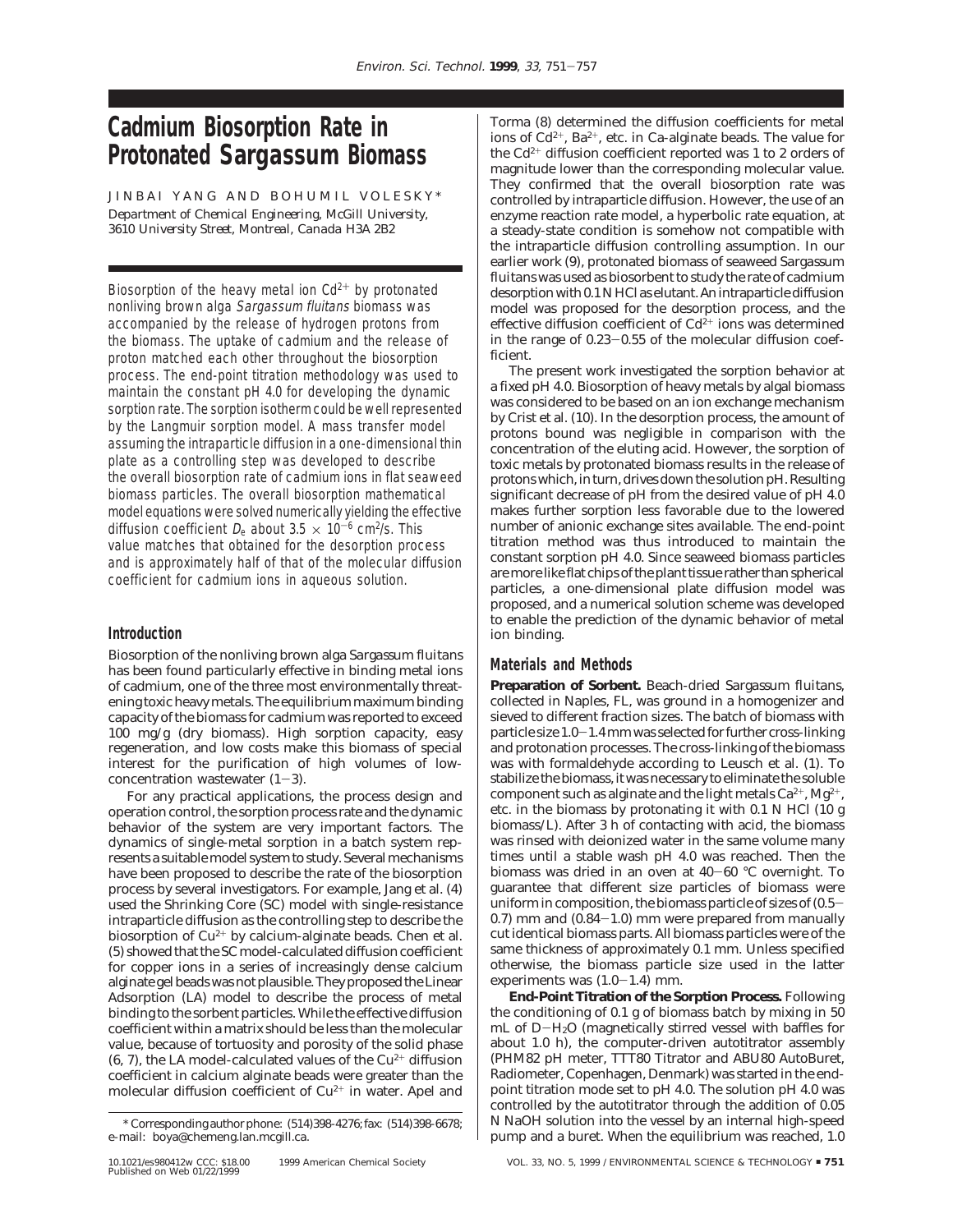

**FIGURE 1. The end-point titration of cadmium biosorption with 0.05 N NaOH solution at pH 4.0. Changes during the contact time: (**2**) Cd**  $(mmol/L);$   $(4)$  H<sup>+</sup>  $(mmol/L);$  and  $(-)$  pH.

mL of concentrated  $Cd(NO<sub>3</sub>)<sub>2</sub>$  solution was added into the well-stirred vessel to start the metal sorption process. The initial Cd concentration was approximately 200 ppm. The pH value and the volume of the alkali added vs contacting time were recorded by the controlling computer. A series of 0.2 mL samples of solution were removed from the vessel at predefined time intervals. After appropriate dilution, the samples were analyzed for metal concentration by a flame atomic absorption spectrophotometer (AAS, Thermo Jarrel Ash, Model Smith-Hieftje II).

The metal binding was determined by the simple concentration difference method (*3*). When the initial and final metal concentrations,  $C_0$  and  $C_r$ , respectively, were determined by AAS, the metal ion binding *q* was calculated from the mass balance as follows

$$
q = (C_0 - C_{\rm r}) \ V/W
$$

where *V* is the solution volume and *W* is the mass of sorbent.

All data points in the figures presented here were the average of duplicate experimental results, and the deviations were within 5%.

### **Experimental Results**

**Speciation in Solution**. While there was no hydrolysis of cadmium ions in solution at pH 7.0 or lower, according to the computer program MINEQL+ (*11*), almost all the cadmium was present in the free ion form, i.e.,  $Cd^{2+}$  at the experimental pH 4.0. As a consequence, the consumption or release of protons due to water hydrolysis in the aqueous solution phase was negligible. No precipitation was observed in the experimental process as predicted by the program.

**Response of pH Probe in Titration.** Since the autotitrator assembly can read pH value in the solution as fast as  $1-8$ times every second and the pumping speed of the internal autoburet is fast and adjustable up to 0.1 mL/s, the protons released from the biomass caused by the sorption of Cd cations could be neutralized almost instantly by adding NaOH solution into the reactor. The pH value of the solution was thus maintained at a constant level, pH 4.0 in this case. The pH fluctuated only within a very narrow range of pH 3.95- 4.05. In Figure 1, the change of pH value, Cd concentration and  $H^+$  release were plotted against the sorption contact time. The proton release was calculated from the consumption of the NaOH added to the sorption system for maintaining the constant pH 4.0.

**Sorption Rate.** The biosorption rate of the Cd cation onto the  $(1.0-1.4)$  mm size biomass particles is shown in Figure 2. The rate of the proton released reflected the cadmium ion uptake rate well throughout the process. The sorption rate appeared to go through two stages. The first stage was fast and about 75% of the total cadmium adsorption took place in 15 min. The second stage was relatively slower, and it took approximately 3 h to reach the sorption equilibrium. Furthermore, using the first-order rate method used for biosorption by Crist et al. (*12*), the sorption rate was assumed proportional to the binding capacity in the biomass, i.e.,  $d[H]/dt = k([H]_m - [H])$  where *t* is the contact time, *k* is the rate constant, and  $[H]$  and  $[H]$ <sub>m</sub> stands for the instant and maximum proton release, respectively. The integrated form of the first-order rate equation,  $\ln([H]_m - [H]) = kt$ , was plotted in Figure 2A. The different slopes of lines represent the sorption rate constants, more clearly demonstrating the fast and slow process periods. Similar results, not shown here, were obtained for other sizes of biomass particles.

**The Effect of Biosorbent Particle Size on the Cd Sorption Rate.** External and internal mass transfer resistance by the biomass particle are of concern for the sorption dynamics. The effect of agitation speed on the biosorption rate was examined first. A series of sorption experiments was carried out at different agitation rates. After the agitation rate increased beyond a critical degree, the resulting time profiles of the Cd ion concentration in the bulk solution did not change further and agreed with each other within about 5% error (not shown). In further approach, the experimental agitation rate was set at 3 Hz (above the critical rate) so that the effect of the fluid mass transfer resistance became negligible under the experimental conditions.

The effect of the biosorbent particle size was investigated in a similar way. The time profiles of the dimensionless Cd concentration were compared for different sizes of *Sargassum* biosorbent particles as shown in Figure 3. The solid curve is the model prediction (described later) and the scattered points are from the experiments. The concentration profiles for three different particle sizes of  $(0.5-0.7)$  mm,  $(0.84-1.00)$ mm, and  $(1.0-1.4)$  mm agreed with each other within the deviation of about 5%. This indicates that the overall sorption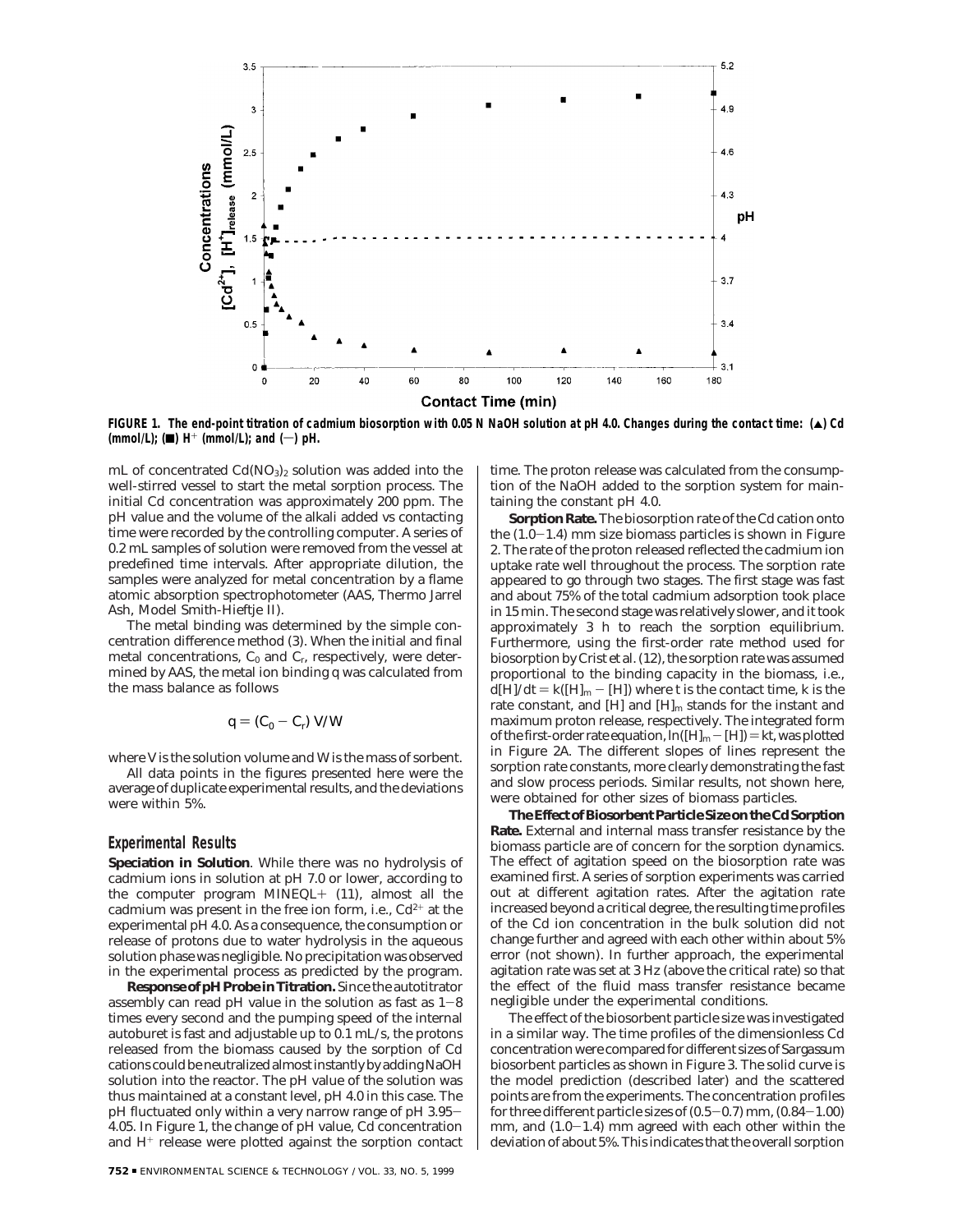

**FIGURE 2.** Dynamics of the cadmium metal uptake and proton release in time at pH 4.0:  $(-)$  H<sup>+</sup><sub>release</sub> (meq/g) and ( $\triangle$ )  $q_{\text{Cd}}$  (meq/g). **(2A)** Slopes of the first-order rate equation (In  $C = k\hat{\theta}$ ) indicate reaction rates.



FIGURE 3. The equilibrium cadmium concentration in solution decreased with contact time for different biomass particle sizes: (<sup>\*</sup>) particle 1:  $(0.5-0.7)$  mm; (A) particle 2:  $(0.84-1.0)$  mm; (D) particle 3:  $(1.0-1.4)$  mm; (-) model.

rate of Cd on the biomass is independent of the biosorbent particle size used.

The *Sargassum* biomass was reinforced by formaldehyde cross-linking. The sorption rate for the cross-linked biomass particle size of  $(1.0-1.4)$  mm, detected by a similar experimental procedure, was lower than that for native biomass (Figure 4).

**Mathematical Model.** For quantitative description of the biosorption process dynamics it is necessary to develop a mathematical model capable of reflecting the toxic metal ions concentration change with the contact time. Generally, biosorption of metal ions consists of three continuous processes. The metal ions first diffuse across the particleto-fluid film from the bulk solution before they enter the biosorbent. Then they diffuse further toward the binding sites through the gel phase of the biomass material. Finally, the metal ions react with the chemical groups of the binding sites. In our earlier work on cadmium desorption, the intraparticle diffusion of Cd ions was assumed as the rate controlling step (*9*). For the sorption process, similar assumptions are made here as follows:

The particle-to-liquid mass transfer resistance has been eliminated through adequate turbulence created by proper agitation.

The sorption reaction between the Cd cation and binding sites on the biomass is much faster than diffusion of the Cd cation inside the biomass material, i.e., the overall sorption rate is controlled by the intraparticle diffusion.

For the relatively flat seaweed*Sargassum*biomass particle, the thickness of the particle is much smaller than the length and width. Thus the biomass particle can be considered as a thin plate. The intraparticle diffusion along one dimension, i.e., the thickwise direction, controls the diffusion rate of the overall process.

The amount of adsorbed metal ions inside the biomass particle is in equilibrium with the metal concentration in the liquid phase and the Langmuir sorption isotherm relationship holds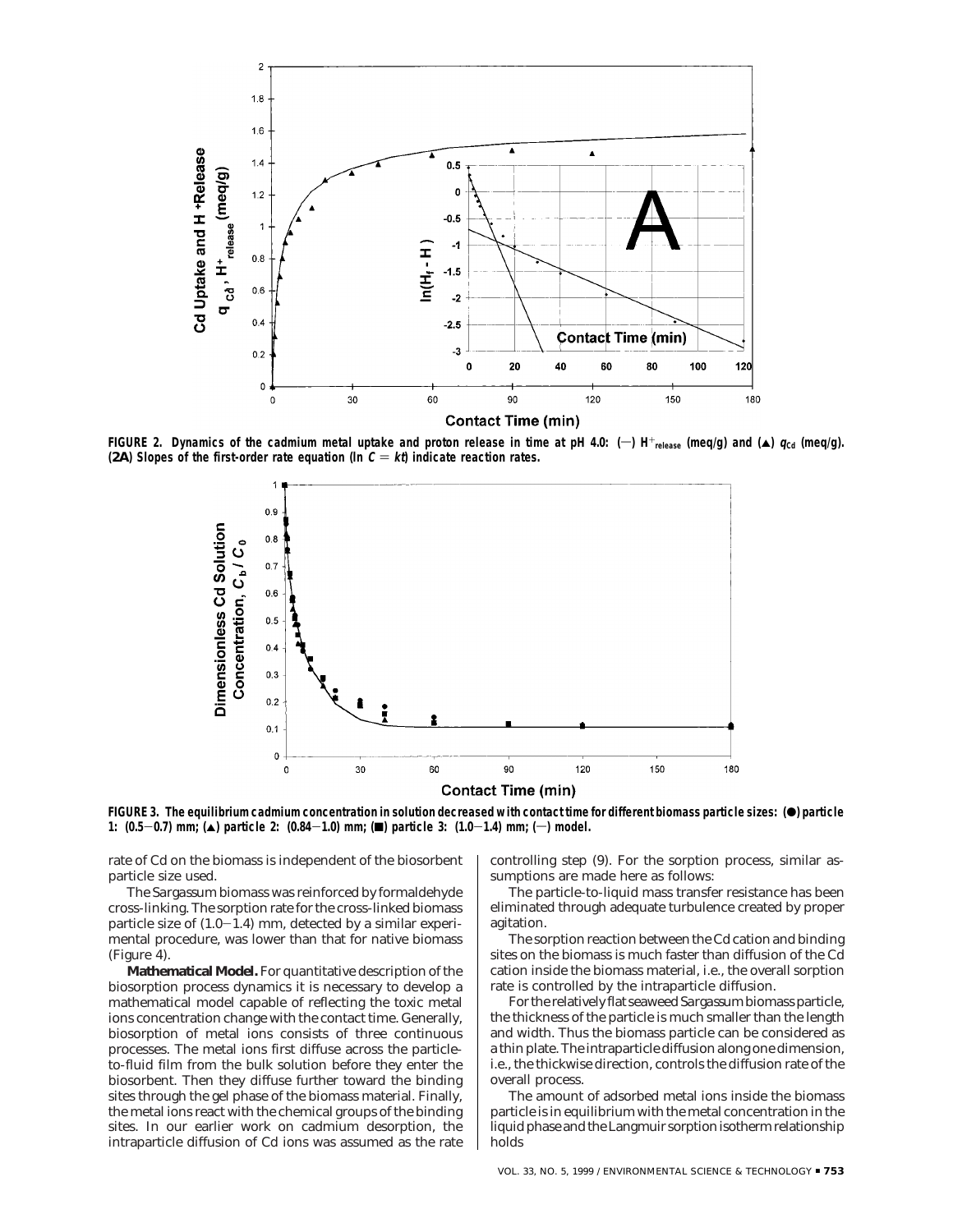

FIGURE 4. Cadmium concentration decrease with contact time for cross-linked biomass and not cross-linked biomass: (**■**) native biomass (experimental); (▲) cross-linked biomass (experimental); and (→) cross-linked biomass (model).

$$
q = \frac{q_{\rm m} C_{\rm r}}{K + C_{\rm r}}\tag{1}
$$

where *q* is the uptake of metal on the biomass, *Cr* is the final equilibrium concentration of the metal in the liquid phase, *q*<sup>m</sup> is maximum metal uptake, and *K* is the Langmuir equilibrium constant.

It should be indicated that the Langmuir adsorption assumptions did not reflect the experimental results which demonstrated a proton release as a result of ion exchange with metal ions. Thus the diffusion of metal ions into the biomass must accompany the protons diffusing out into the bulk liquid. However, the diffusion coefficient of  $H^+$  is several times higher than that of  $Cd^{2+}$  ions in infinitely diluted aqueous solutions (*13*, *14*) which is a reasonable assumption for the present system studied. In addition, Crist et al. (*15*) show that the Langmuir model could be used for ion exchange rate calculations for algal biomass in a certain concentration range. It is thus reasonable to assume that the overall sorption rate was just controlled by the movement of  $Cd^{2+}$  ions.

The electroneutrality in the solution was maintained by the existence of co-ions,  $NO<sub>3</sub><sup>-</sup>$  in this case. Both  $HNO<sub>3</sub>$  and  $Cd(NO<sub>3</sub>)<sub>2</sub>$  are strong electrolytes which were dissociated into counterions and co-ions in the aqueous solution. The transport of counterions was accompanied by the co-ions in the form of ion pairs. Thus the faster diffusion of protons did not necessarily destroy the electroneutrality. Instead, the overall diffusion rate was controlled by the slower diffusing Cd ions, which was governed by the Fick's Law.

Strictly speaking, the *Sargassum* seaweed material should perhaps be considered as a heterogeneous material. The calculation of the diffusion coefficient would then require a good knowledge of the material such as porosity, etc. However, because of the biological nature of the gel-like seaweed material it could be considered as a quasihomogeneous phase for the mathematical treatment (*6*, *16*). The effect of the crystal ratio (close to the unity) was thus lumped into the effective diffusion coefficient. It has to be realized that for some systems the existence of the porosity is the main difference between the effective and the true value of the diffusion coefficient. When the porosity is close to one, the main difference is caused by the tortuosity within the porous network.

Based on the model assumptions, the mass conservation equations for metal ions in the biomass particle and bulk

solution are as follows

$$
\frac{\partial C_r}{\partial t} + \rho \frac{\partial q}{\partial t} = D_e \frac{\partial^2 C_r}{\partial t^2}
$$
 (2)

$$
V\frac{dC_b}{dt} = -D_e S_t \frac{\partial C_r}{\partial r}|_{r=R}
$$
 (3)

where *r* is the arbitrary position coordinate from the central line of the biomass particle in the thickwise direction, and *t* is the time elapsed from the start of the sorption process.  $C_b$  and  $C_r$  represent the metal concentrations in the bulk solution and in the biomass gel phase at layer *r* inside the biomass, respectively. *R* is the half-thickness of the biomass particle,  $\rho$  is the density of the biomass, *V* is the volume of bulk solution, and  $S_t$  is the total surface area of particles.  $D_e$ represents the effective intraparticle diffusion coefficient.

The boundary and initial conditions for the sorption process are as follows:

$$
C_r|_{r=R} = C_b \t (r = R, t > 0)
$$
 (4)

$$
\frac{\partial C_r}{\partial r}|_{r=0} = 0 \quad (r = 0, t > 0)
$$
 (5)

$$
C_b = C_0 \qquad (t = 0) \tag{6}
$$

$$
C_r = 0 \qquad \qquad (t = 0, 0 \leq r < R) \tag{7}
$$

where  $C_0$  is the initial metal concentration in the solution. Differentiating the isotherm eq 1, we obtain

$$
\frac{\partial q}{\partial C_r} = \frac{Kq_m}{(K + C_r)^2} \tag{8}
$$

Introducing dimensionless variables  $x = r/R$ ,  $C(x,t) = C_r/$  $C_0$ ,  $C(t) = C_b/C_0$ , substituting eq 8 into the rate eq 2 and rewriting eq 3 leads to the following coupled equations

$$
f(C)\frac{\partial C}{\partial t} = \alpha \frac{\partial^2 C}{\partial x^2}
$$
 (9)

$$
\beta \frac{dC}{dt} = -\alpha \frac{\partial C}{\partial x}|_{x=1} \tag{10}
$$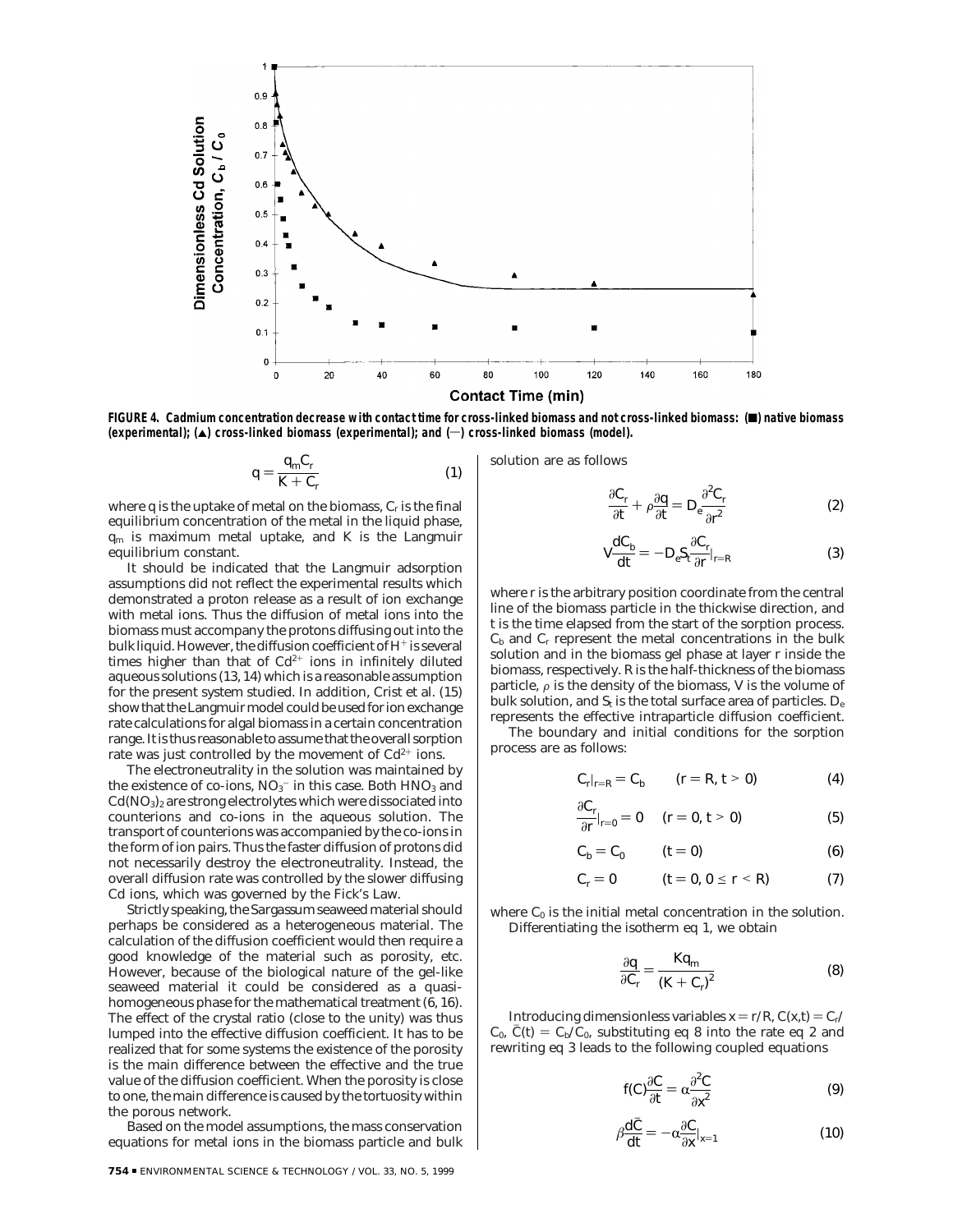

FIGURE 5. Cadmium sorption isotherm experimental data and Langmuir model regression: () experimental and (-) Langmuir model:  $q_m = 0.994$  mmol/g,  $K = 0.035$  mmol/L.

where *f*(*C*) is defined as a nonlinear function of the dimensionless concentration *C*:

$$
f(C) = \left(1 + \frac{\gamma_1 \gamma_2}{(C + \gamma_1)^2}\right) \tag{11}
$$

 $\beta$  = *V*/*S*<sub>t</sub>*R*,  $\gamma_1$  = *K*/*C*<sub>0</sub>, and  $\gamma_2$  =  $\rho q_m/C_0$  are auxiliary dimensionless parameters, while  $\alpha = D_e/R^2$  has units of s<sup>-1</sup>. The corresponding boundary and initial conditions are

as follows:

$$
C(1,t) = \overline{C}(t) \qquad (x = 1, t > 0) \tag{12}
$$

$$
\frac{\partial C}{\partial x}|_{x=0}=0 \qquad (x=0,\,t>0) \tag{13}
$$

$$
\overline{C}(0) = 1 \qquad \qquad (t = 0) \tag{14}
$$

$$
C(x,0) = 0 \qquad (t = 0, 0 \le x < 1) \qquad (15)
$$

Equations 9 and 10 are simultaneous nonlinear partial differential equations (PDEs) with respect to  $C$  and  $\overline{C}$ , respectively. They are similar to the ones used in diffusion of a gas in microvoids of a polymer. For linear isotherms, an analytical solution was presented by Crank (*17*). In the case of nonlinear isotherms, such as Langmuir isotherm used in eq 1, the analytical solution is not available, and a numerical method must be applied to solve the complicated equations. In this work, the Galerkin Finite Element Method (GFEM) (*18*) was applied to discretize the model PDEs, leading to a series of ordinary differential equations (ODEs). The Euler backward integration in time was applied to obtain the numerical solution for dimensionless intraparticle concentration  $C(x, t)$  and dimensionless bulk concentration  $\overline{C}(t)$ .

Among the model parameters,*K*and *q*<sup>m</sup> could be obtained from batch equilibrium experiments.  $R(0.005 \text{ cm})$  and  $\rho(1050 \text{ cm})$ g/1000 cm3) could be measured directly and total surface area of biomass particle,  $S_t$  (57.14 cm<sup>2</sup>) is decided by the weight of the biomass used *W* (0.3 g wet) and the thin plate geometry of the biomass particle. All other parameters, except *D*e, could be calculated once the volume *V* (0.05 L) and the concentration of the metal solution in the reactor are specified. This means that the numerical solution of the model equations is uniquely determined by the value of *D*e. In other words, a specific value of  $D<sub>e</sub>$  is corresponding to a specific simulated concentration profile of the  $\overline{C}(t)$  vs *t* curve. The intraparticle diffusion coefficient *D*<sup>e</sup> could thus be regressed from the comparison of the simulated profile curves and the experimental results by minimizing the following objective function

$$
\varphi = \sum_{i=1}^{N} |(\bar{C}_{\text{model}} - \bar{C}_{\text{experimental}})/\bar{C}_{\text{experimental}}|_{i} \qquad (16)
$$

where *i* is the *i*th experimental data point and *N* is the total number of experimental data points. A computer program was developed to facilitate all the above calculation procedures. The lack of analytical solution also means that uncertainty analysis is difficult to derive as well. The current practice to obtain an estimate of uncertainty in this case is to perform a sensitivity analysis on the fitted parameter *D*e. While various methods exist to do so, the sensitivity analysis was not considered relevant within the framework of this work.

Equilibrium biosorption experiments were conducted at pH 4.0, and the result is shown in Figure 5. The Cd uptake was plotted against the final concentration of Cd in the bulk solution. The solid curve was regressed from the scattered experimental data with Langmuir model (eq 1) using  $K =$ 0.035 mmol/L and  $q_m = 0.994$  mmol/g.

As in Figure 3, the model-simulated concentration profile curve was plotted as a solid line. The corresponding  $D_e$  value of 3.5  $\times$  10<sup>-6</sup> cm<sup>2</sup>/s, which is an average for multiple experiments, was regressed from the corresponding experimental data. In Figure 6, a model predicted titration volume of the added alkali solution and the actual titration volume recorded by the controlling computer were plotted against the contact time. The fact that the simulation curve and the experimental data points are in an agreement within about 10% average deviation demonstrates that the model can describe the experimental data with an acceptable accuracy. The 10% average deviation is somewhat high for curve fitting. The data points in the transient range between the fast adsorption stage and the slow one contribute most to the deviation. In this range, the metal concentration in the bulk liquid was decreased to a low level whereby a small deviation, therefore, could cause a large relative error. The fact that the seaweed biomass is a natural material with a very complex composition may also be responsible for reducing the accuracy of the model prediction.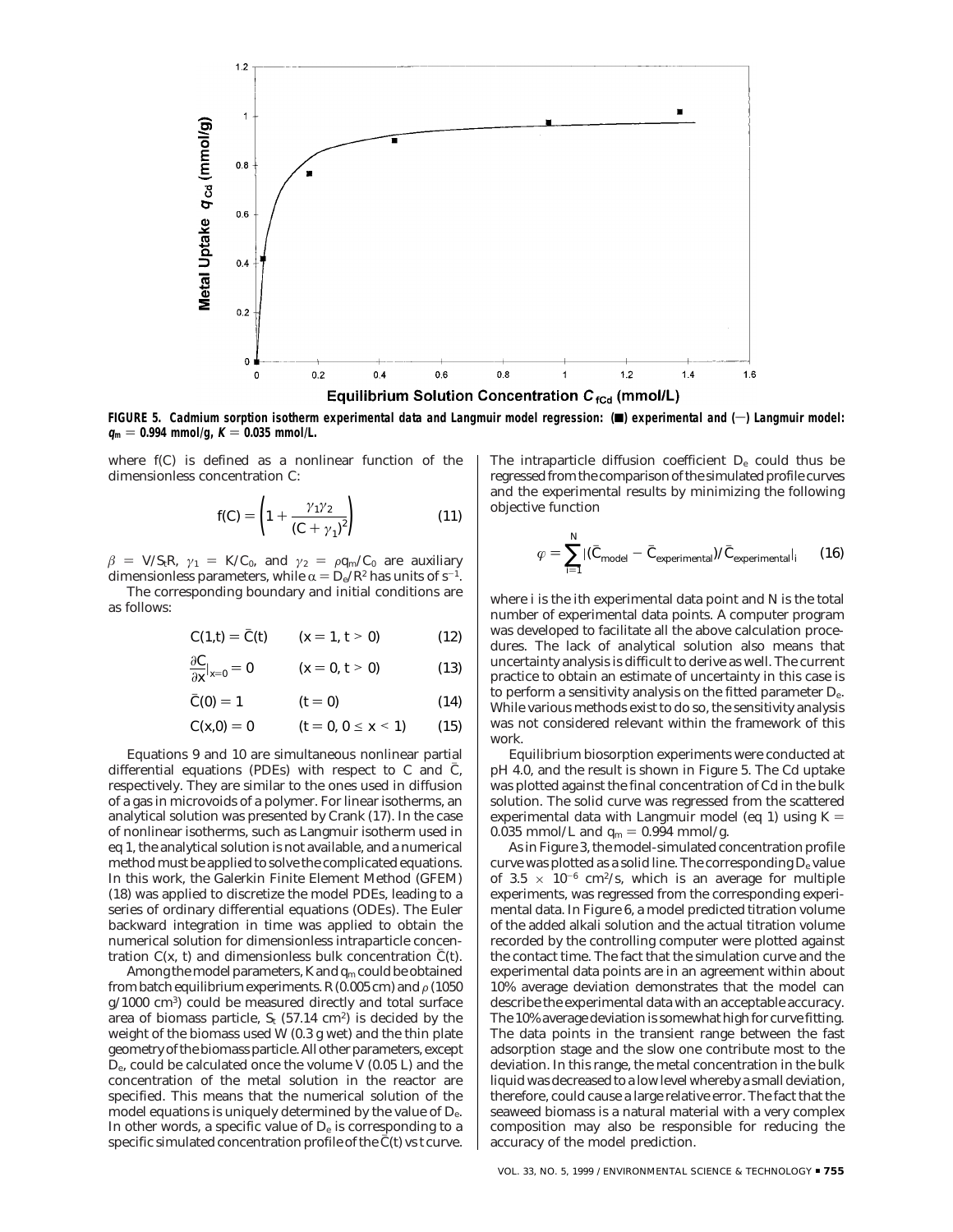

#### **Contact Time (min)**

**FIGURE 6. Comparison of experimental titration volume time profiles and model-predicted numerical simulation results. NaOH concentration**  $0.05$  N:  $(\blacksquare)$  experimental and  $(\neg)$  model.

#### **Discussion**

**The Metal Uptake and the Proton Release Rate.** Biosorption of Cd took place very fast during the initial stage of contact (Figure 2). It was physically difficult to sample the reaction solution at the early stage of the sorption process which has a significant effect on the overall sorption rate. This was a serious limitation to the accuracy of the data regression process used for determining the diffusion coefficient. The agreement between the cadmium metal uptake and the proton release during the sorption process indicates an equivalent ion exchange between  $Cd^{2+}$  and  $H^+$ . With a fast pH probe response and titration speed, the computerrecorded titration volume of the NaOH vs contact time (up to eight points per second) a correlation could be used to regress the effective diffusion coefficient directly. This method provides a useful alternative to the fast evaluation of the sorption rate, avoiding the tedious procedure of reactor solution sampling for metal concentration determination.

As indicated in Figures 2 and 2A, the sorption rate could be divided into two stages, the fast initial rate followed by a much slower sorption rate. This has often been reported by other researchers. Crist et al. (*12*)observed a similar phenomenon for the Ca ions replacing protons on peat moss biosorbent. Brassard et al. (*19*) attributed the fast initial metal sorption rate to the surface binding by natural particles and the following slower sorption to the interior penetration. In the case of *Sargassum* seaweed particles, the active binding groups reside in the cell wall and due to its large surface the initial sorption rate is accelerated. The actual mechanism of Cd sequestration has been studied only to a limited extent (*20*) and should be studied further.

**Effect of Particle Size on the Sorption Rate.** The experimental results indicated that the particle size does not affect the sorption rate. While this seems to be contradictory to the general idea of intraparticle diffusion controlling the process, it is necessary to point out that the grinding of biomass and particle size grading by standard sieves only work on the length and width dimensions. All sizes of the *Sargassum*biomass chip-like particles are actually of the same thickness which determines the diffusion distance. This is reflected in the present model which assumed a onedimensional thin plate as the intraparticle diffusion field. A

special care was taken in producing the biomass particles. The structure of the seaweed biomass is not homogeneous, and different parts of the seaweed offer different resistance to grinding. Thus different sizes of the sieved biomass may differ in composition resulting in a dependence of the sorption rate on the particle size.

**Evaluation of the Diffusion Coefficient.** In general, the diffusion process inside a porous material is slower than that in a corresponding homogeneous system having the same liquid composition as in the pore phase (*6*, *7*). In the brown alga *Sargassum* biomass, alginate is the main component responsible for the metal sorption (*21*). It is present in a gel form in the cell wall which appears very porous and easily permeable to small ionic species (*22*, *23*). The actual mobility of the diffusing entity in the dense-phase gel may be somewhat reduced by mechanical friction or interaction with the cell wall molecules. As a result, the calculated intraparticle diffusion coefficient is an effective diffusion coefficient, i.e.,*D*e, and it is usually smaller than the molecular diffusion coefficient *D*<sup>m</sup> considered in the absence of the sorbent material matrix. For Cd<sup>2+</sup>,  $D_m$  was assessed as 7.19  $\times$  10<sup>-6</sup> cm<sup>2</sup>/s (13, 14) and the  $D_e/D_m$  calculated with the presently regressed value was 0.486 which is in a good agreement with the one determined for the desorption process (9). A smaller  $D_e/D_m$  ratio of 0.14, calculated from the results in Figure 4 for cross-linked biomass, correctly reflects the retarding effect of cross-linking of the sorbent framework on the sorption rate.

In summary, the end-point titration method is suitable for the determination of sorption rate at a constant pH value. The rate of Cd2<sup>+</sup> biosorption on *Sargassum fluitans* biomass could be described properly by a simple one-dimensional intraparticle diffusion model. The diffusion coefficient of  $Cd^{2+}$ ion in the biomass regressed from the model at pH 4.0 was about 3.5  $\times$  10  $^{-6}$  cm^2/s, this being approximately half of the corresponding molecular diffusion coefficient value.

# **Glossary**

- *C* dimensionless Cd concentration inside the particle
- $\overline{C}$  dimensionless Cd concentration in bulk solution